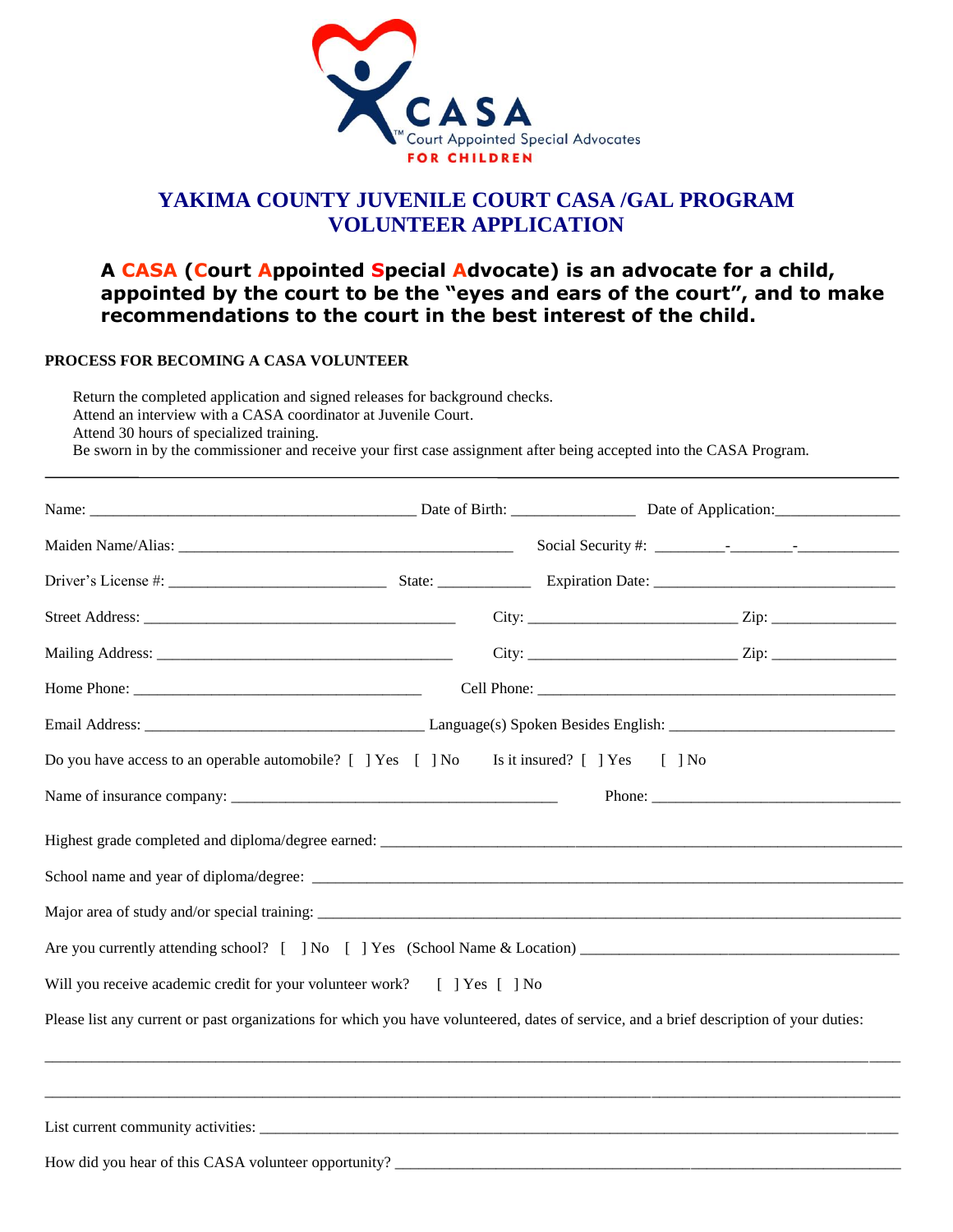|                                                                                                                                        |  | Start/End Dates                                                                                                                         |  |  |
|----------------------------------------------------------------------------------------------------------------------------------------|--|-----------------------------------------------------------------------------------------------------------------------------------------|--|--|
|                                                                                                                                        |  |                                                                                                                                         |  |  |
|                                                                                                                                        |  |                                                                                                                                         |  |  |
|                                                                                                                                        |  |                                                                                                                                         |  |  |
|                                                                                                                                        |  | Have you had any personal or professional experience(s) with Child Welfare, Foster Care, or Dependency Court System? [ ] Yes [ ] No     |  |  |
| If yes, please explain:                                                                                                                |  |                                                                                                                                         |  |  |
|                                                                                                                                        |  |                                                                                                                                         |  |  |
| hearings can be held on any weekday between 9:00 am and 4:30 pm, usually with reasonable advanced notice.                              |  | As a CASA (Court Appointed Special Advocate), you will be required to attend court hearings for the children you represent. These       |  |  |
|                                                                                                                                        |  | Will you be able to arrange your schedule to attend these hearings? [ ] Yes [ ] No If no, why?                                          |  |  |
|                                                                                                                                        |  | Are you willing to commit your volunteer service to a child for the duration of his/her case, usually at least 18 months. [] Yes [] No  |  |  |
|                                                                                                                                        |  |                                                                                                                                         |  |  |
| Have you ever been arrested or convicted of a crime other than a traffic offense? [ ] No [ ] Yes If yes, please explain the charge(s): |  |                                                                                                                                         |  |  |
|                                                                                                                                        |  |                                                                                                                                         |  |  |
|                                                                                                                                        |  | Do you consent to a check of your criminal records, child abuse registry and DCYF records including being fingerprinted? [ ] Yes [ ] No |  |  |

*Yakima County CASA/GAL program does not accept any applicant found to have been convicted of or having charges pending for a felony or misdemeanor involving a sex offense, child abuse or neglect, or related acts that would pose risks to children or the CASA/GAL program's credibility.*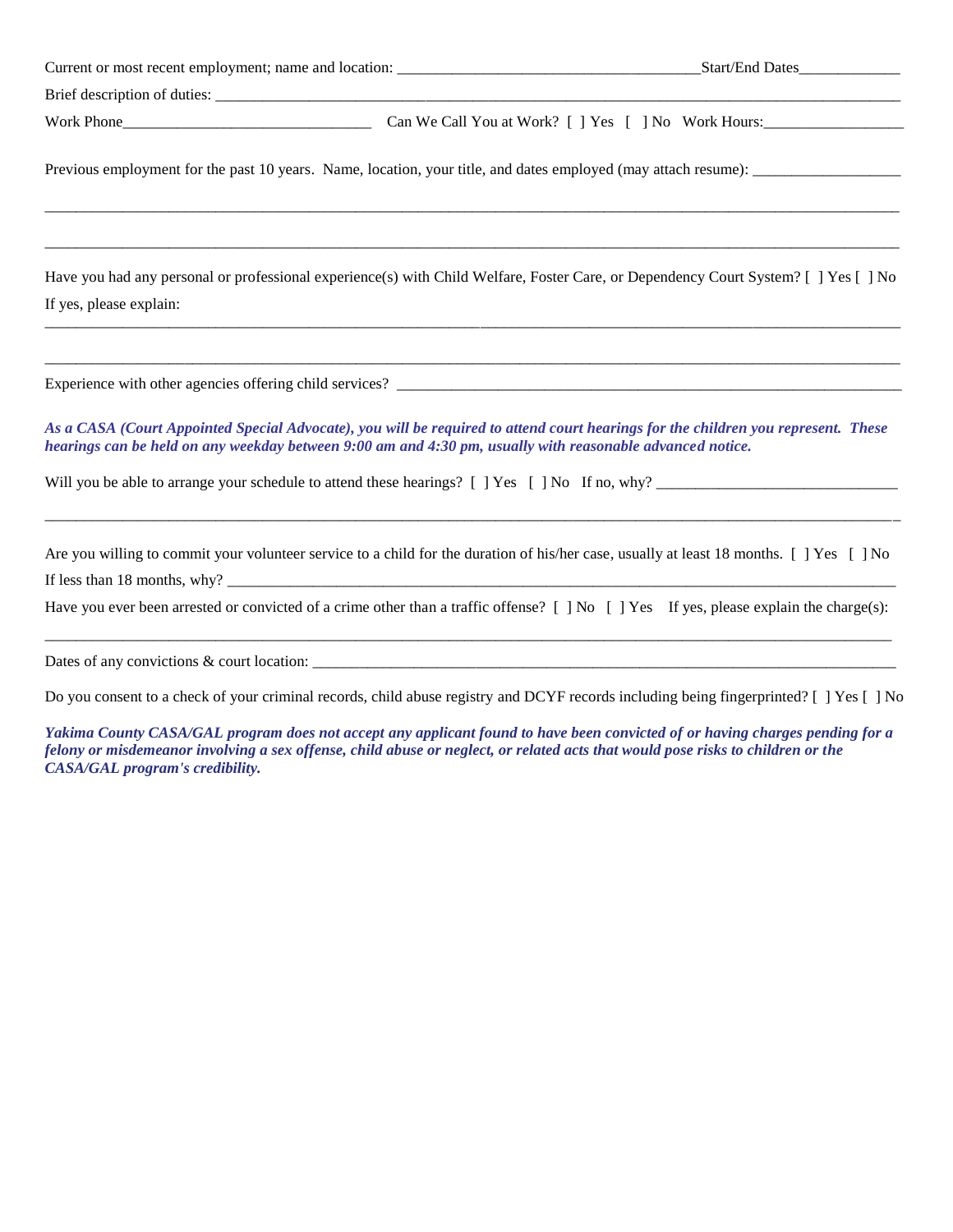## **Written Questions**

#### *Please answer the following questions in the space provided:*

1. What is your understanding at this point, of the Court Appointed Special Advocate's most important functions?

2. Please provide a short summary about your interest in volunteerism and how you hope to benefit from your experience as a volunteer. Also discuss why you chose the CASA volunteer Program as opposed to another sort of volunteer opportunity.

3. Please give us a short account of what role you believe our community should play in protecting children from neglect and abuse and in helping families overcome problems and remain together. Include your feelings regarding the rights and responsibilities of parents and children.